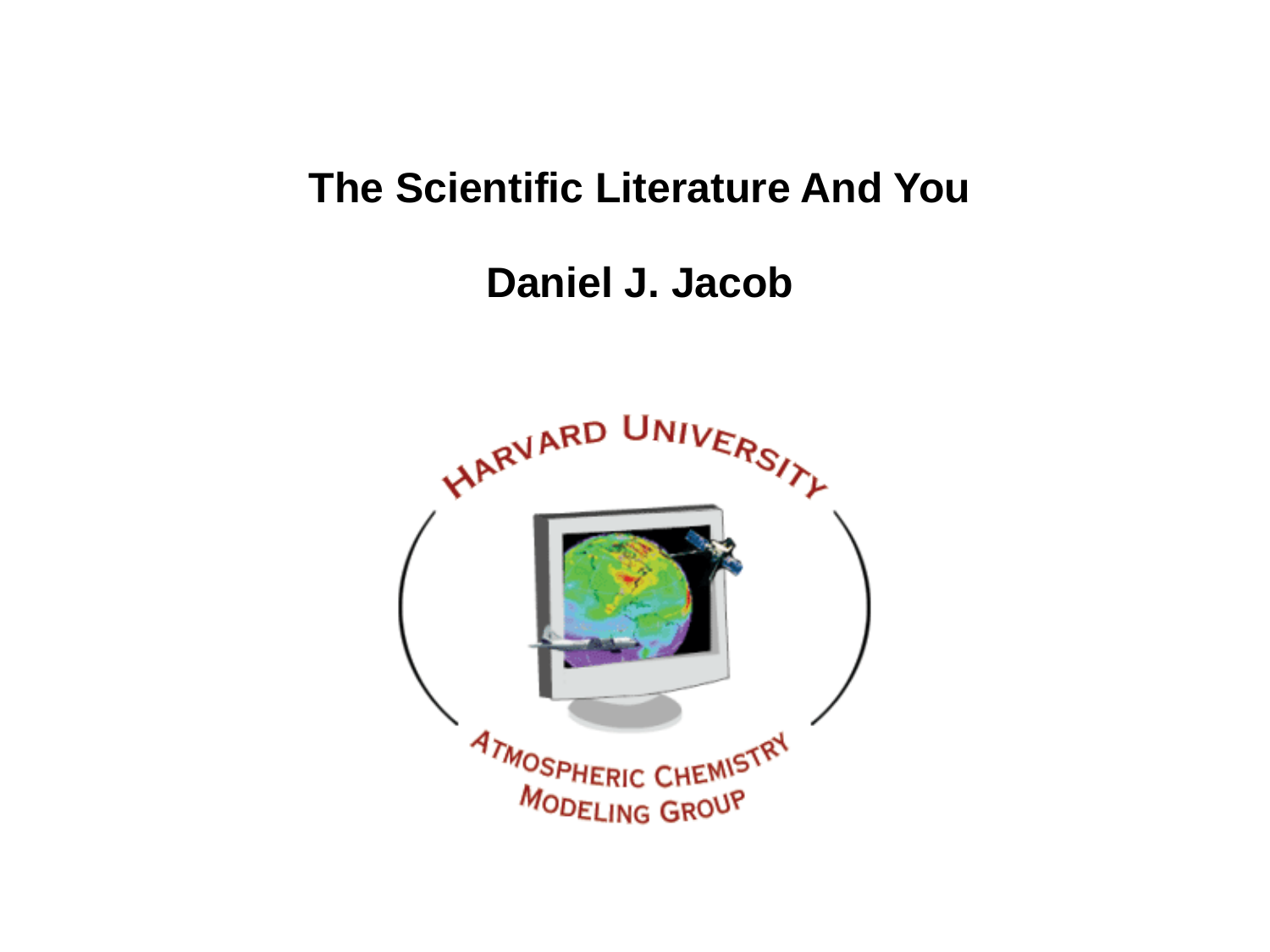## **The function of the scientific literature**

*"Scientists are motivated by two things: to understand the world and to get credit for it"*

- **By the rules of the scientific community, peer-reviewed literature from establishment journals represents the frontier of knowledge**
	- **It is the foundation of knowledge on which your work should build**
	- **Other research literature (technical reports, conference proceedings, web sites, submitted papers) is called "gray". You may find it useful and it may give you advance notice of new work, but it is not considered "knowledge"**
- **Peer-reviewed journal publications are the main metric of productivity for PI scientists**
	- **Publications are essential for delivering on research grants (and getting more grants), for professional promotions…**
	- **Quantity of papers doesn't matter beyond what is expected to demonstrate productivity – beware of LPUs (least-publishable units), they don't help your reputation**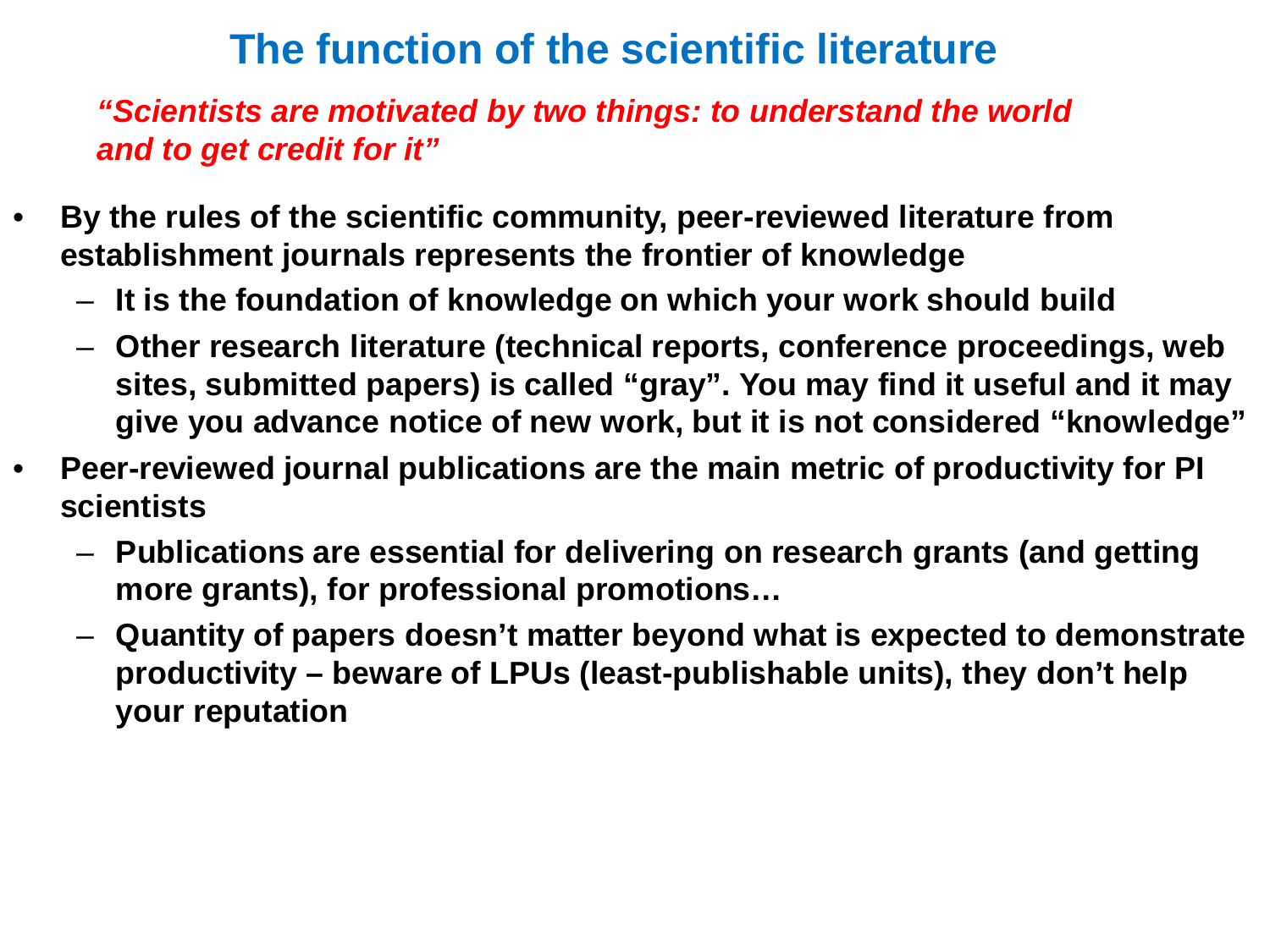## **The peer-review process**

- **1. Author sends paper to journal, suggests reviewers**
- **2. Editor does quick read to assess suitability for journal, finds reviewers (generally not from your list)**
- **3. Reviewers are generally given 1 month to provide their review**
	- **ACP: reviewers are asked to give quick assessment of publishability in ACPD, followed by a more formal review later. Papers in ACPD are open for general review/comments though the authors are not held to respond to those**
- **4. Paper comes back from review ~3 months after submission, with decision typically of (1) publish after minor revisions, (2) major revisions requiring re-review, (3) reject. For (1) and (2), you typically have ~1 month to revise paper and send it back – you can ask for more and that's always granted.**
- **5. In case of (1), Editor decides if revisions are adequate and then accepts the paper. In case of (2), paper goes back to reviewer(s) for them to judge your major revisions (but no new comments! That would be double jeopardy). This is expected to be quicker than the initial review.**
- **6. Paper comes back from this 2nd review ~6 months after initial submission. If at this point the reviewer is still asking for major revisions it's generally best to ask Editor to arbitrate/mediate**

*All in all it typically takes 6-12 months for a submitted paper to get published, an appropriately deliberative time scale*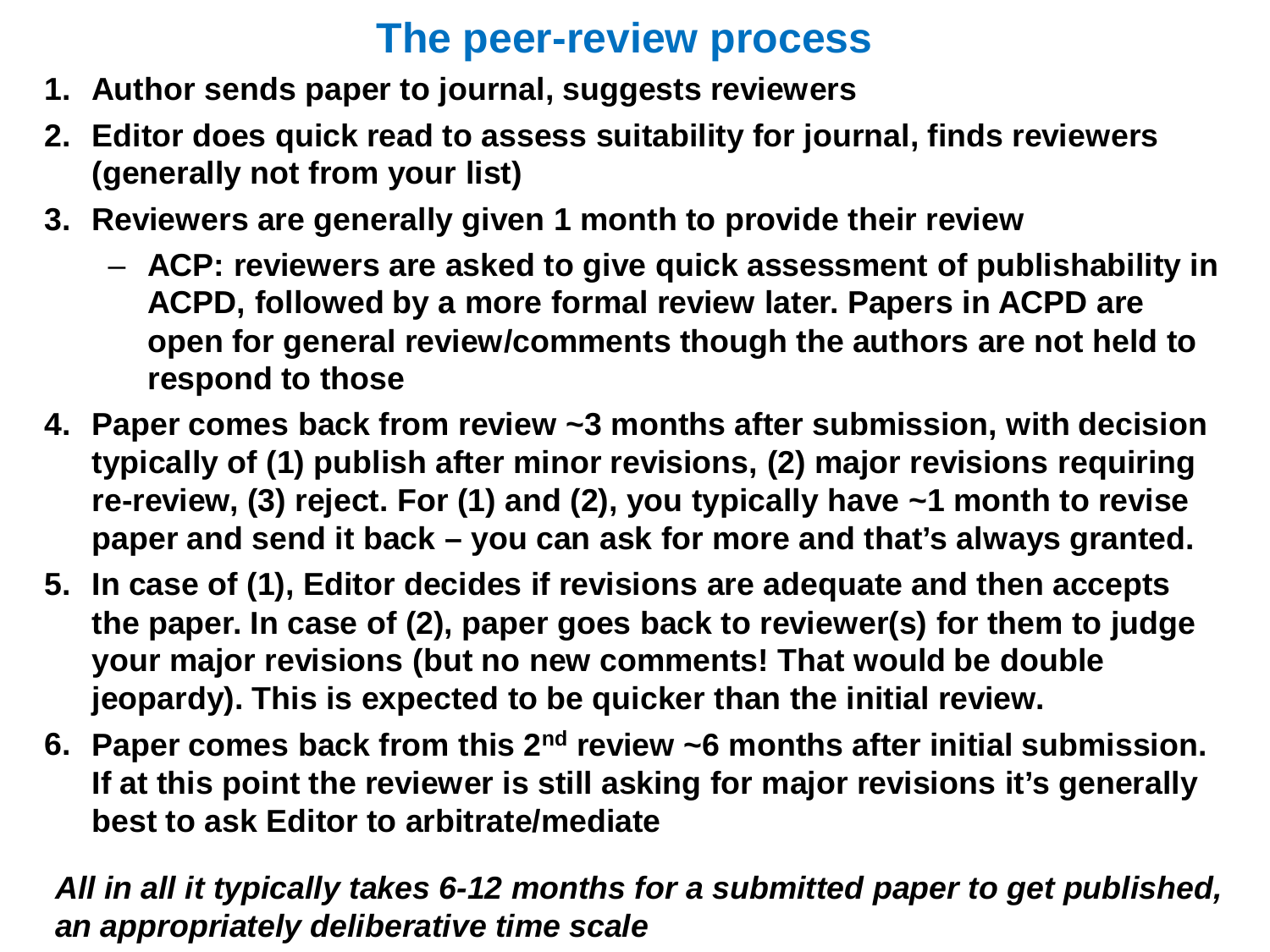## **Your responsibility towards the literature**

- **You have a responsibility to be familiar with the peer-reviewed literature relevant to your research – otherwise how do you know that your work is new? (and if it's not new it's not worth doing)**
	- **You have no responsibility towards non peer-reviewed literature but that doesn't mean you should ignore it**
	- **Reading papers outside your research area is part of your general education – like talks at a conference or seminars. There is no particular responsibility but it's a good thing to do.**
- **You have a duty to cite peer-reviewed literature**
	- **It provides context for your paper – defines the foundation of knowledge on which you build**
	- **It increases the traceability of your paper through search engines**
	- **It is the ethical thing to do – it does nothing for your reputation to claim discovery of knowledge already present in the literature.**
	- **It is the collegial thing to do - getting cited is very important for scientists.**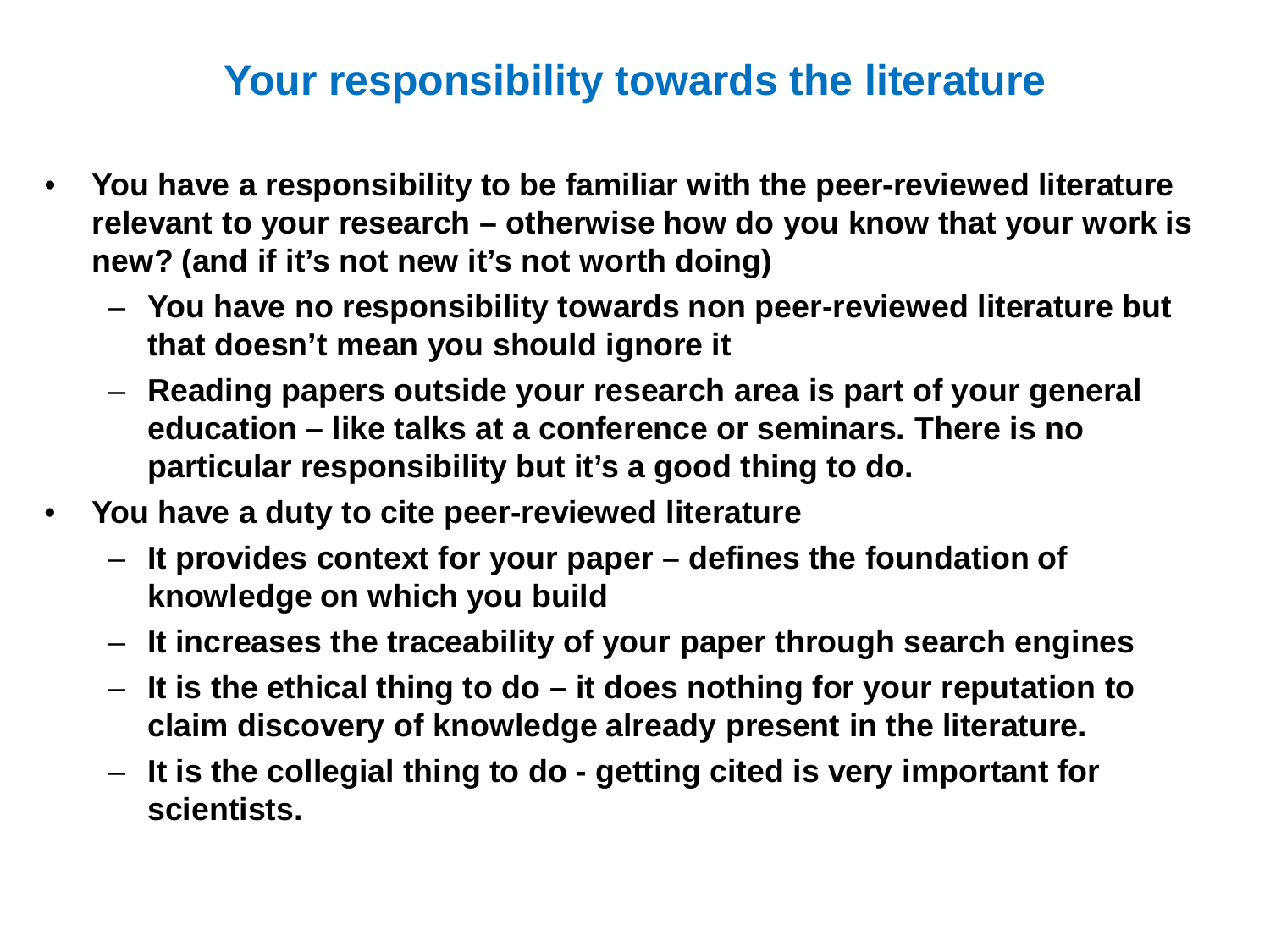## **How to stay on top of the literature**

- **It's best to read the literature** *while* **you conduct your work**
	- **Don't spend a lot of time reading the literature before starting your work – you won't appreciate it properly until you get your hands dirty**
	- **Don't put off reading the literature until you write your paper – you'd be missing out on useful info and could get bad surprises**
- **Compile a library of literature relevant to your work by using the Science Citation Index or similar tool**
	- **Start from a seminal paper: use Intro to go back in time, SCI to go forward in time**
	- **When doing a SCI search, begin by scanning publication titles. If title looks relevant, read Abstract to confirm. If confirmed, download paper and do an Intro/SCI search on it. Eventually (and sooner than you think) you will have collected all the relevant recent literature.**
	- **I tend to err in neglecting the older literature and get criticized for it. Older papers are of historical interest for the development of ideas, and understanding that development is part of science. Older papers can also be pedagogical.**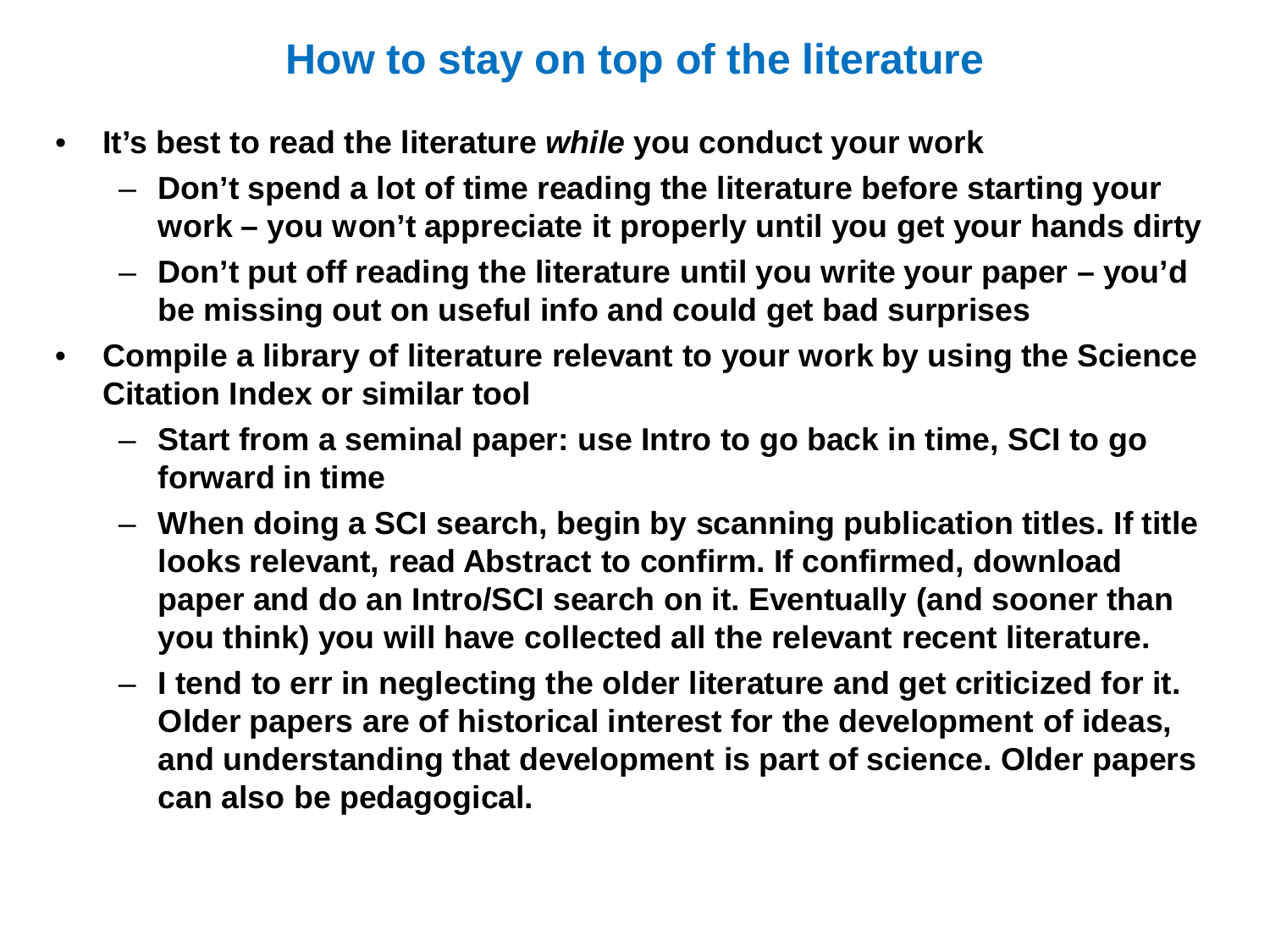## **The literature as competition**

- **Science is a competitive venture to contribute new knowledge – and this competition is expressed through publications**
	- **This means that you should be aggressive about publishing your work, particularly in a crowded field**
	- **Your publications should clearly plant the flag of new knowledge and claim that new territory as your own. Don't water it down.**
- **Science is also a collegial venture – appreciation of publications by your peers is essential for the good functioning of the community**
	- **Think of** *the community* **as building the new knowledge, and you as part of the community**
	- **Give credit where it is due – it makes the community go round. "When my colleagues read my paper, will they be satisfied with how they have been cited?"**
	- **Don't let the literature hamper you, let it enable you – what do you contribute that's unique?**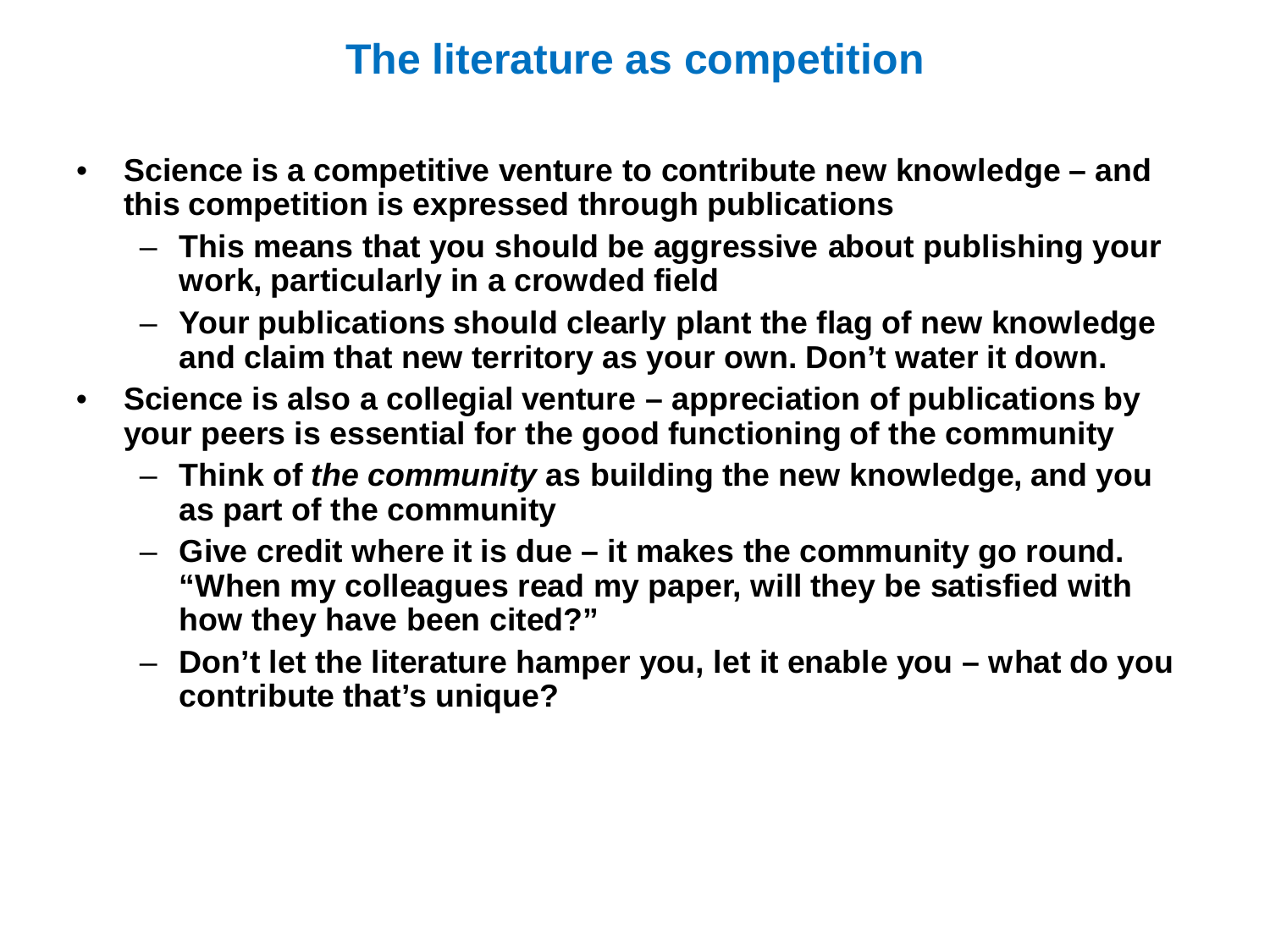#### **How to read papers**

- **1. Begin with the abstract (of course). Is it useful? If no, you don't need to read further. If yes, you do.**
- **2. Read the intro. A good intro is designed to motivate the paper in the context of previous literature. It often gives you a useful perspective on how others look at the research problem.**
- **3. Read the conclusions. They expand on the abstract and often present broader perspectives that may be useful to your work.**
- **4. Read the sections that are of specific interest to you or for which you have specific responsibility. You may be most interested in the model description, a data table, a piece of analysis…you shouldn't feel obligated to read the whole paper. If you've read the abstract and conclusions you have done your duty as far as staying on top of the literature. The rest is to serve your practical needs. I don't feel a responsibility to cite a throwaway statement buried in the text.**
- **5. If there are fundamental things that you don't understand in the paper, don't be complacent. Go to the textbooks and learn about them. There is no excuse for ignorance.**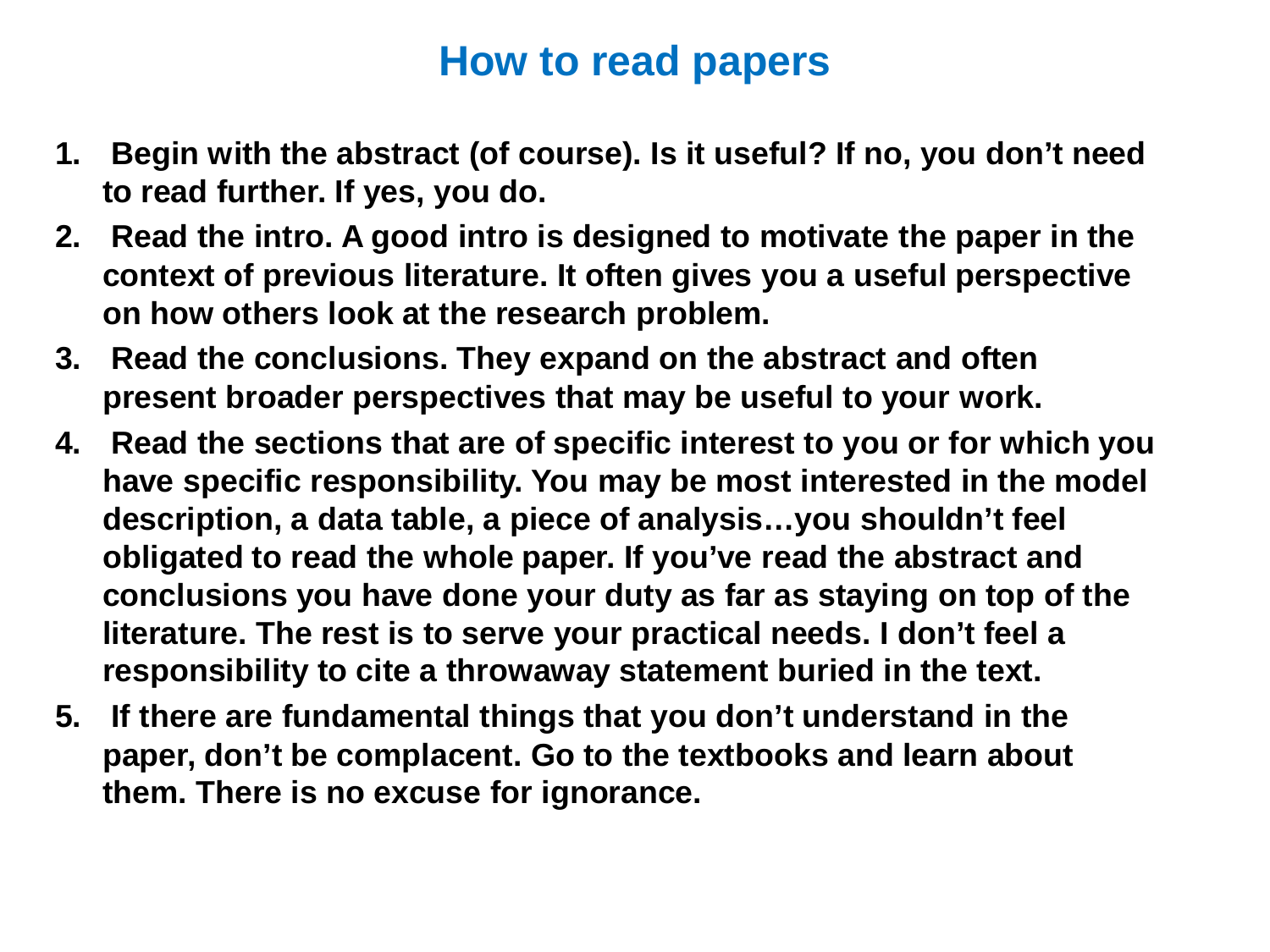#### **Being critical of the literature**

- **Default attitude toward literature is that it is correct. For most of the literature that you read this assumption is good enough.**
- **Assumption becomes shaky when dealing with literature very close to your own research. In that case you may disagree with the conclusions, find that they're inconsistent with yours, consider the model or data to be inadequate, etc.**
- **This critical perspective is healthy; the authors are not any smarter than you are, and when they comment on something that you're an expert on you may rightfully judge them to be fools. This is part of the rough life at the frontier of knowledge. You certainly should not shy from criticizing the literature in your paper – dare to disagree!**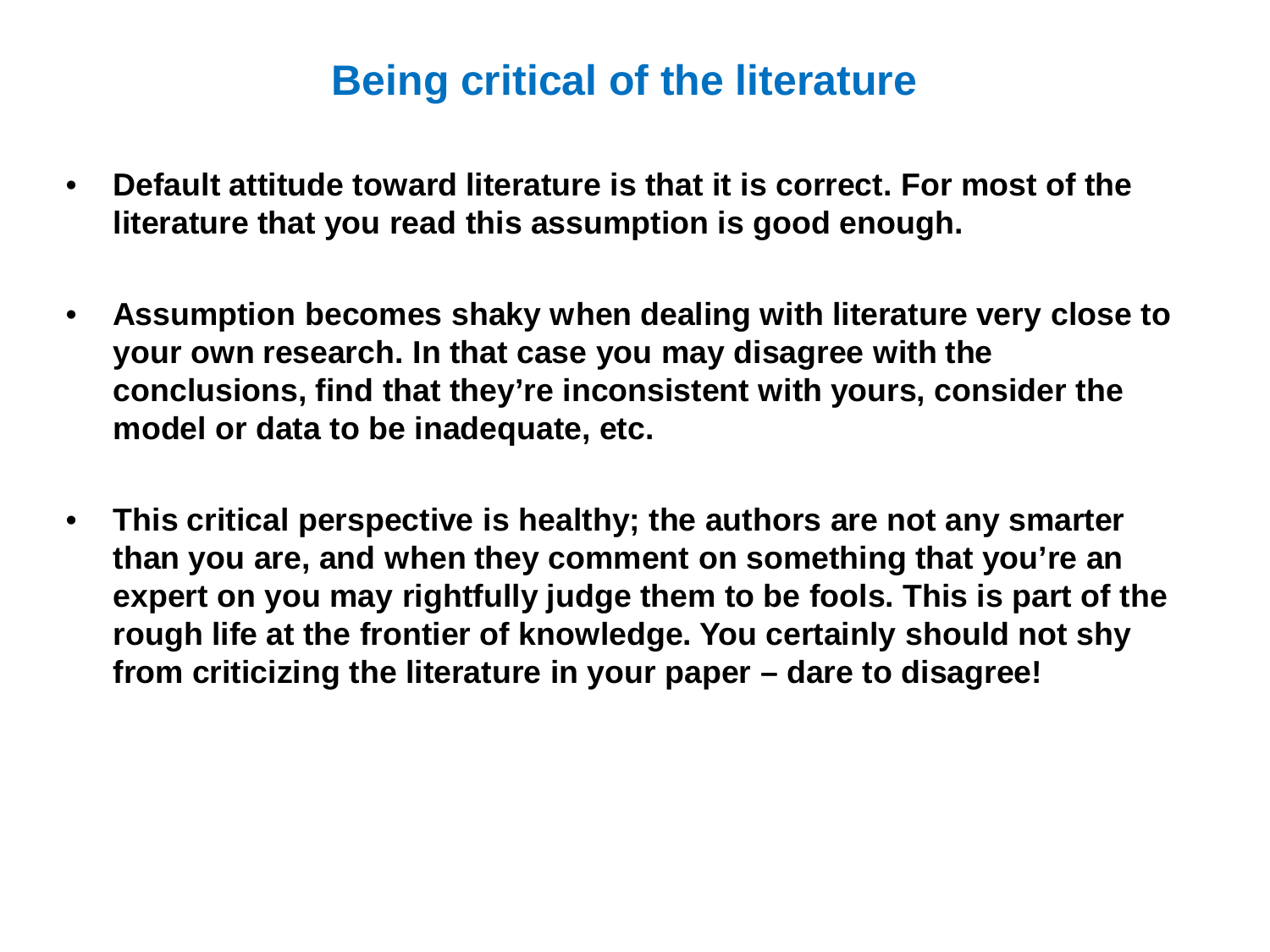#### **Your duty as a reviewer**

*"Your paper says a lot of things that are correct, and a lot of things that are new. Unfortunately, the two don't intersect"*

- **By scientific community rules, peer-reviewed literature represents the body of scientific knowledge – and all scientists are expected to be familiar with it.**
- **…which makes reviewing papers an important responsibility! As a reviewer, you're the gatekeeper to the trove of human knowledge. And yet you're doing it on a volunteer anonymous basis! Isn't it amazing that the system works?**
- **I always accept to review papers in journals in which I publish (not others), because of (1) feeling of responsibility, (2) scientific interest**
- **The trove of human knowledge will be polluted if papers are published that are (1) wrong, (2) don't add significant knowledge. You must can those papers, for the sake of the scientific community.**
- **At the same time, don't set your standards too high. Consider that the authors generally need to publish to satisfy their sponsors. A paper doesn't have to be** *great* **to be publishable.**
- **The review process must be anonymous. Else it cannot be candid – scientists are amazingly thin-skinned against criticism.**
- **Decision on publishing the paper is made by the Editor. Your role as reviewer is only to advise the Editor. Which means that (1) you don't need to comment on stuff where you don't have expertise; (2) you shouldn't get furious if the Editor doesn't follow your advice.**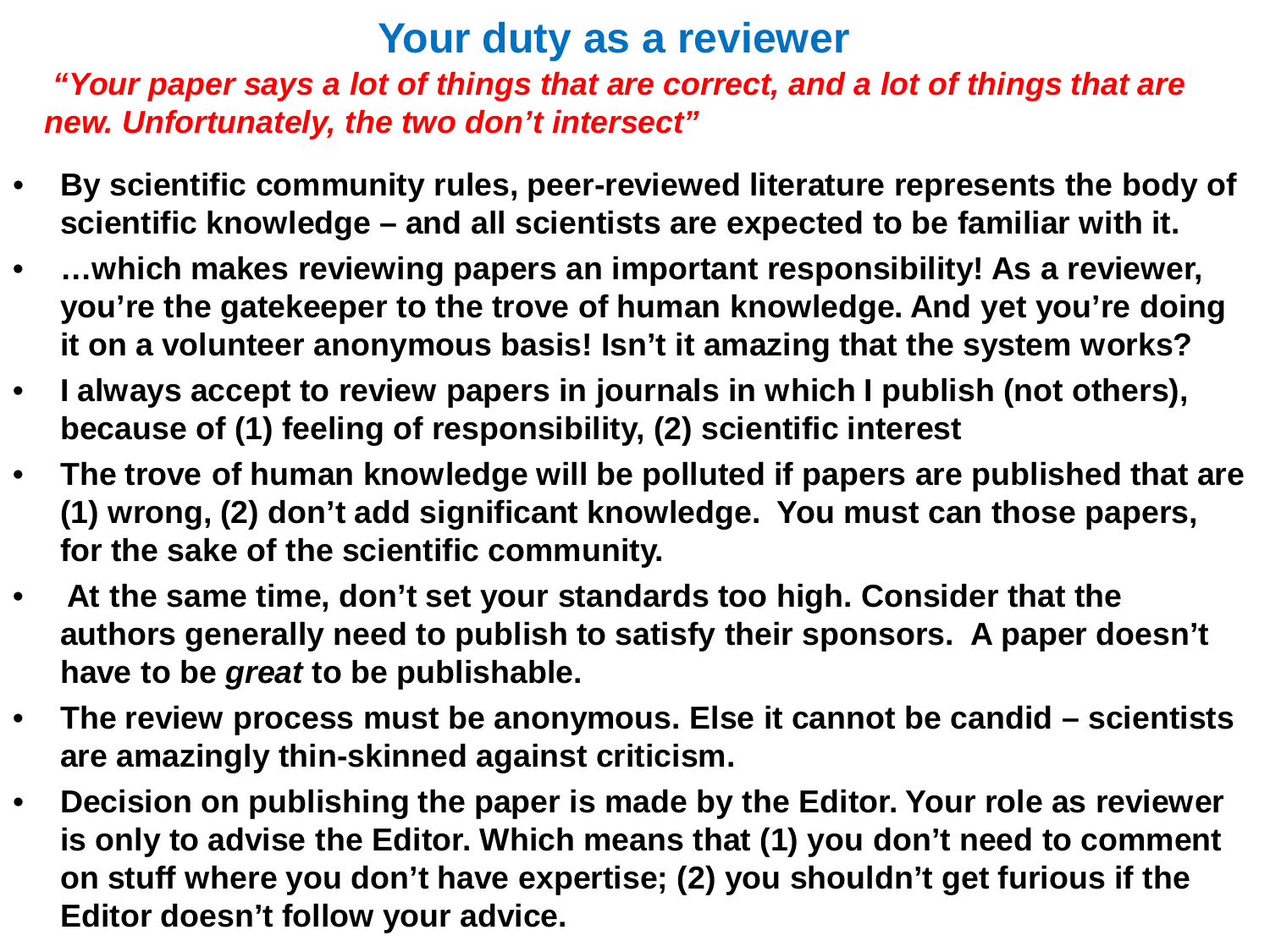## **Some suggestions for the review process**

- **Don't create more work for the authors.**
	- **Surely the work could be improved – but you're not a co-author, so that's not your job. Surely additional work could be done – but that's generally not feasible, the student may have graduated or the funding run out. Does the work as it stand provide a useful contribution to human knowledge? That should be your yardstick.**
	- **Remember that the authors are not interested in you making their paper better. They're interested in publishing. You're just standing in their way.**
- **The authors have thought about the content of their paper a lot more than you have. On the other hand, you're a more sophisticated reader than most. This calls for a combination of humility and assertiveness.**
	- **If you don't understand some aspect of the paper it's the authors' problem, not yours.**
	- **Rather than assume that the authors are wrong, ask them to 'clarify'?**
	- **Authors will view any criticism of their work as an aggression. Express it in personal terms to make it less aggressive: 'In my opinion,…', 'I couldn't understand…' , 'I wasn't convinced…', 'I don't see how…'**
- **Sometimes the English is atrocious. You're not in the ESL business – it's not your problem to fix. Just tell the Editor that the English needs to be improved.**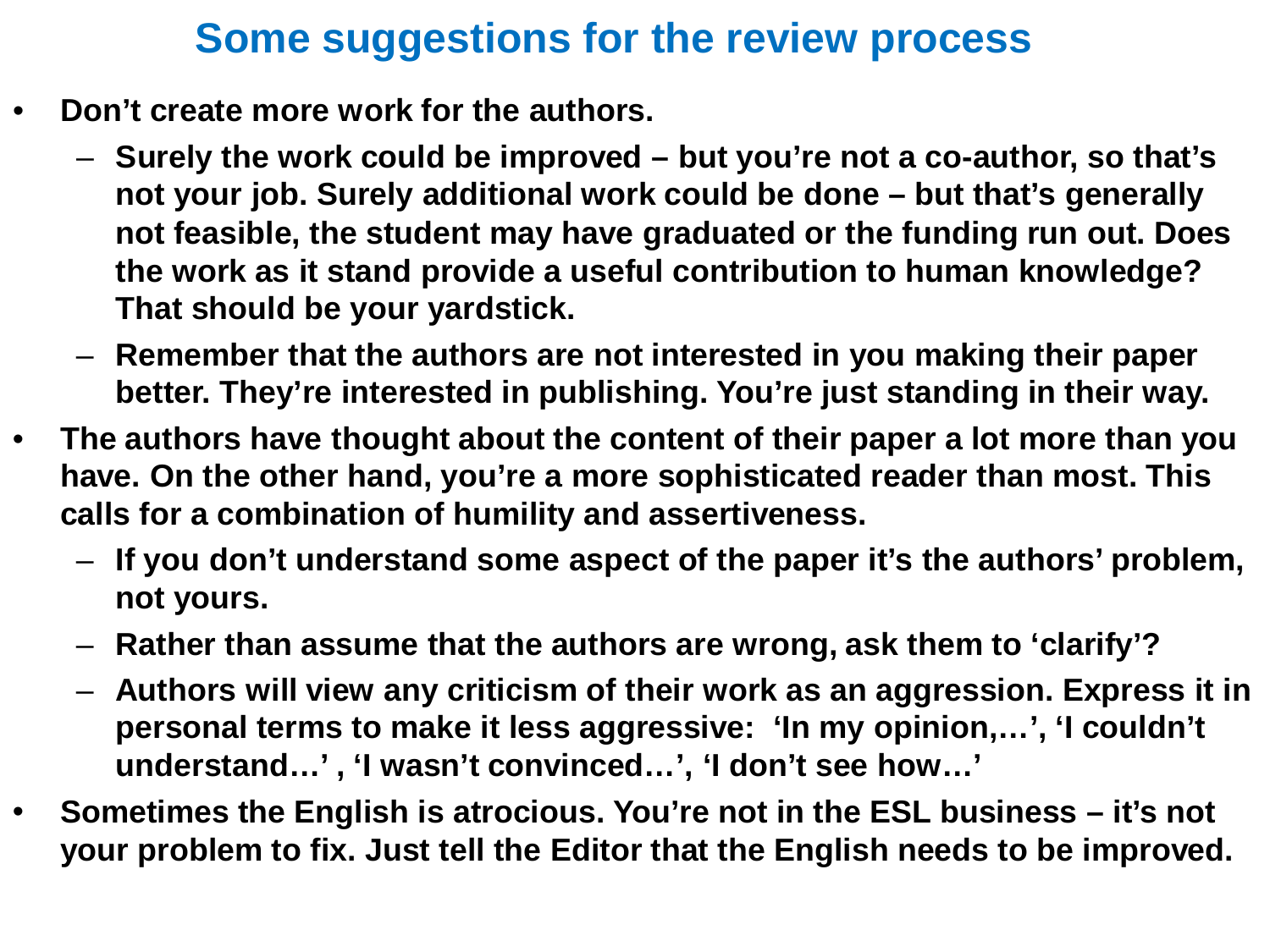#### **How I review a paper**

- **1. Read the paper and jot down comments as I read it.**
- **2. Spend some time to think about the paper as a whole.**
- **3. Separate review into 'Overall Assessment' and 'Specific Comments':**
	- **'Overall Assessment' is a paragraph judging the paper – originality, importance, clarity, style, length. It includes a recommendation regarding publication.**
	- **'Specific Comments' are an itemized list of my jotted-down comments.**
- **4. Some comments are simply "for the authors' consideration", others require (in my view) a satisfactory response for paper to be publishable. I explain this in my Overall Assessment and sometimes put an asterisk before the most important comments.**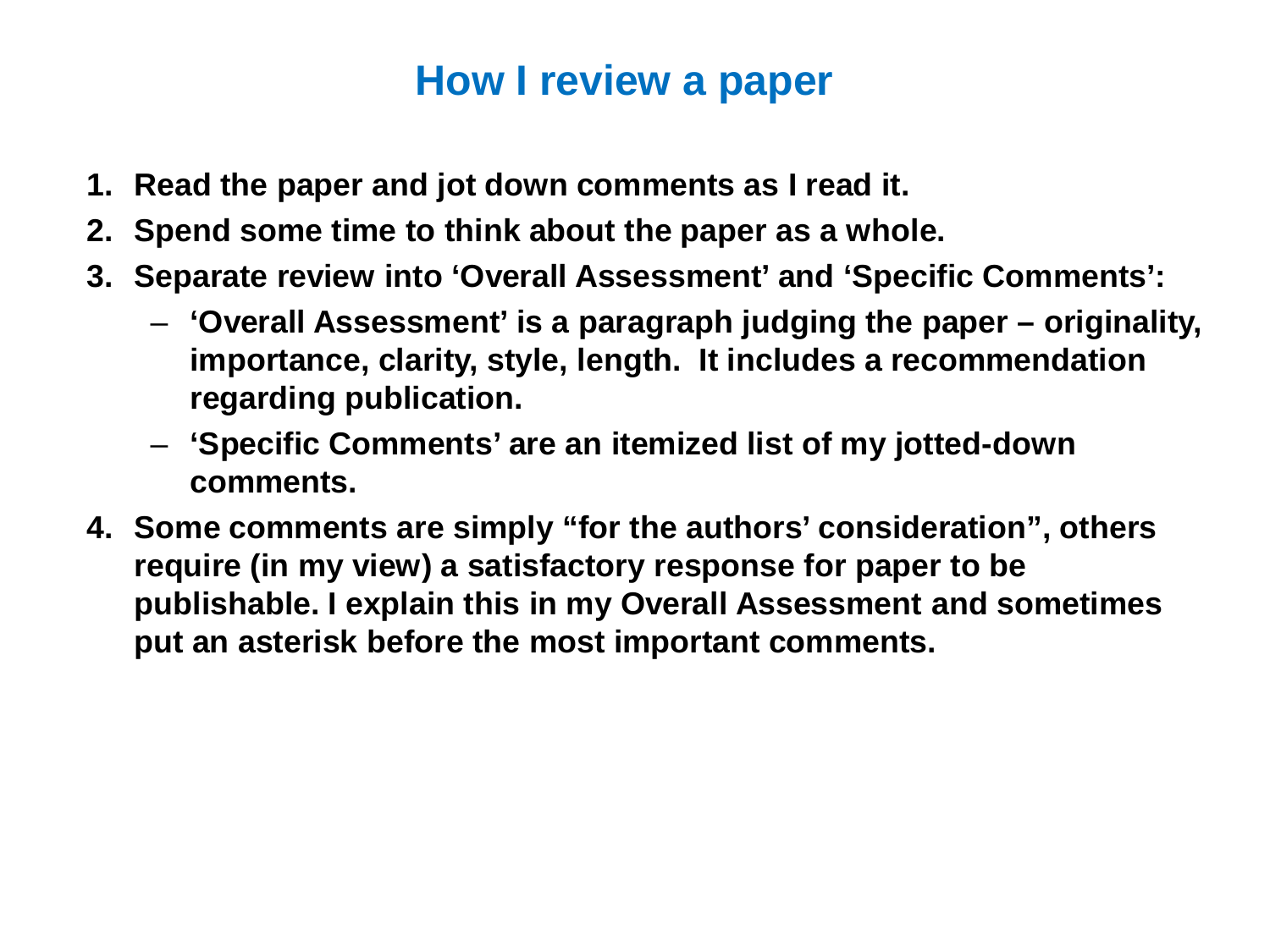#### **How to respond to a review**

- **Criticism from an anonymous reviewer is hard to take!**
	- **Give the criticism a chance – could the reviewer be right? Think about it for a while.**
	- **Generally the reviewer is wrong (see previous lesson about humility) but it's your problem that s/he was mistaken – so fix it!**
	- **Even when the inescapable conclusion is that the reviewer is just an idiot, keep in mind that s/he is a more sophisticated reader than most.**
	- **Sometimes you may suspect that the reviewer has an ax to grind or is trying to sabotage publication of your paper. That's generally just paranoia on your part encouraged by an undiplomatic reviewer.**
- **You need to give an itemized response to reviewers' comments. Whenever possible, respond by changing** *something* **in the paper (can be small) and just say that you did in response. Keep responses very short and refer to the modified text. Don't engage in a private explanation or argument with the reviewer.**
- **Don't try to guess who the reviewer is. It's pointless.**